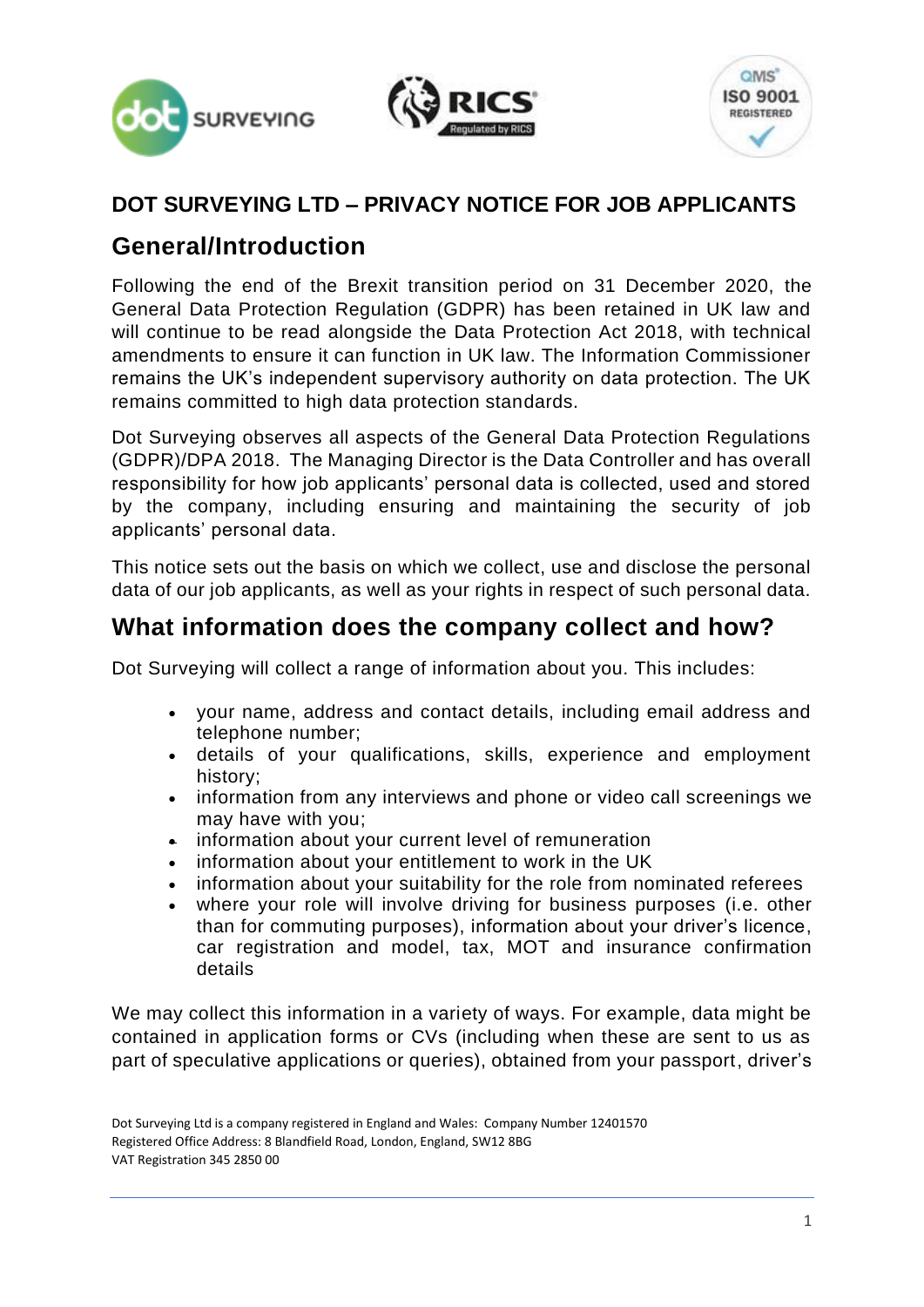





licence or other identity documents, or collected through interviews or other methods of assessment.

We may also collect personal data about you from third parties, such as references supplied by former employers or personal referees. We will seek information from third parties only once a conditional job offer has been made to you and only with your signed consent.

Data will be stored in a range of different places, including on our email system and other secure IT storage facilities.

## **Why does Dot Surveying process personal data?**

We collect and process your data for a number of purposes and where we have a legal basis to do so, as follows.

Dot Surveying has a legitimate interest in processing personal data during the recruitment process and for keeping records of the process. Processing data from job applicants allows us to manage the recruitment process, assess and confirm a candidate's suitability for employment and decide to whom we offer a job. We may also need to process data from job applicants to respond to and defend against legal claims.

In some cases, we need to process data to ensure that we are complying with our legal obligations. For example, we are required to check a successful applicant's eligibility to work in the UK before employment starts.

Dot Surveying may process information about whether or not applicants are disabled so we can make reasonable adjustments for candidates who have a disability.

We will not use your data for any purpose other than the recruitment process of which you are a part, and for successful candidates, for managing your subsequent employment.

#### **Who has access to data?**

Your information may be shared internally within the company for the purposes of the recruitment process. This includes the Managing Director, company Directors, the Quality Manager, and interviewers involved in the recruitment process.

We will not share your data with third parties, unless your application for employment is successful and an offer of employment is made. We will then seek

Dot Surveying Ltd is a company registered in England and Wales: Company Number 12401570 Registered Office Address: 8 Blandfield Road, London, England, SW12 8BG VAT Registration 345 2850 00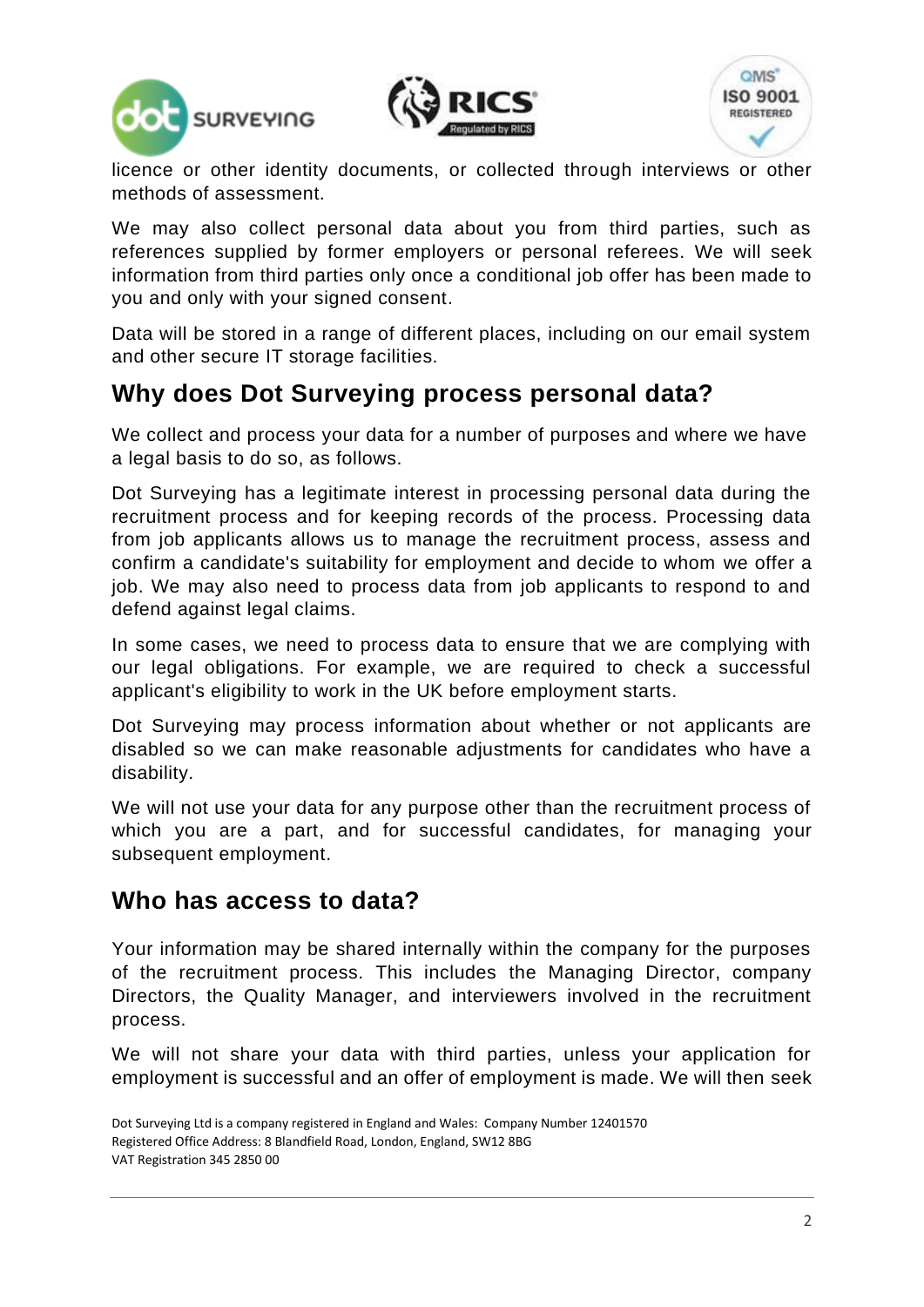





details of your referees and your signed consent before sharing your data with former employers in order to obtain references.

In addition, we may need to share your personal information with a regulator or otherwise to comply with the law.

# **How does Dot Surveying protect data?**

Dot Surveying takes the security of your data seriously. We have internal policies and controls in place to ensure that your data is not lost, accidentally destroyed, misused or disclosed, and is not accessed except by staff in the proper performance of their duties.

# **For how long does Dot Surveying keep data?**

If your application for employment is unsuccessful (including when you have speculatively applied to us in respect of a role which is not available), we will hold your data on file for 6 months in case of any legal or regulatory/audit issues. In some cases, it could also be for the purposes of considering you for any future vacancies in which case we will advise you of this in writing. At the end of that 6 month period, your data is deleted or destroyed (unless we need to retain it for longer to exercise or defend any legal claims).

If your application for employment is successful, personal data gathered during the recruitment process will be retained and stored securely during your employment. The periods for which employee data is held will be provided to you in a separate privacy notice.

# **Your rights**

As a data subject, you have a number of rights under data protection law. You can:

- access and obtain a copy of your data on request;
- require Dot Surveying to change incorrect or incomplete data;
- require Dot Surveying to delete or stop processing your data, for example where the data is no longer necessary for the purposes of processing;
- object to the processing of your data where Dot Surveying is relying on its legitimate interests as the legal ground for processing; or
- ask us to transfer your data to another organisation.

Dot Surveying Ltd is a company registered in England and Wales: Company Number 12401570 Registered Office Address: 8 Blandfield Road, London, England, SW12 8BG VAT Registration 345 2850 00